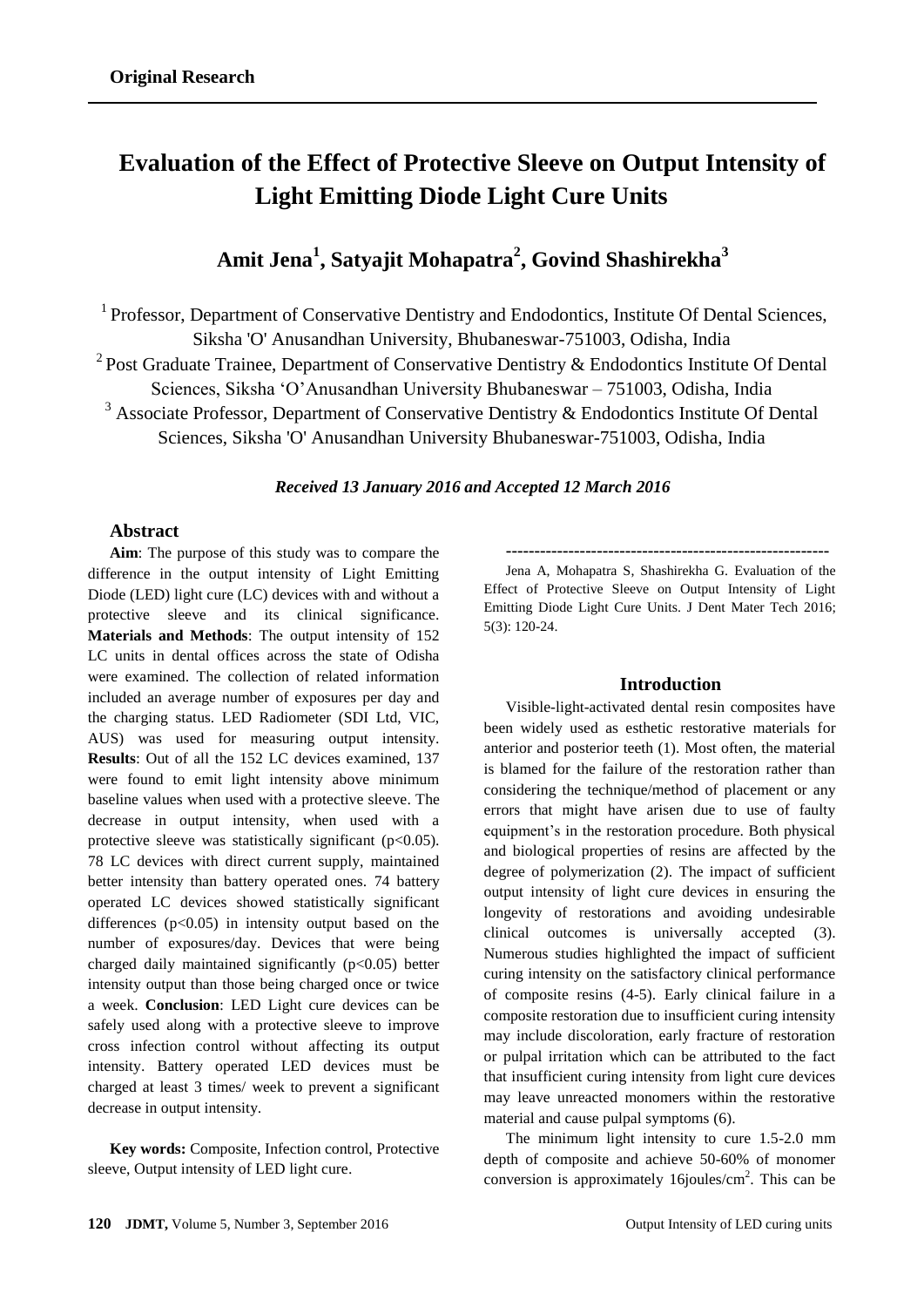achieved by a light delivering of 400 mW/cm<sup>2</sup> for a 40second exposure  $(400 \text{mW/cm}^2 \times 40 \text{ seconds} = 16$  $J/cm<sup>2</sup>$ ) or a 800 mW/cm<sup>2</sup> for a 20 second exposure.<sup>7</sup> The intensity of emission is reduced by debris adhered to the light guide tip, repeated sterilization of the light guide and damaged or chipped light guides.<sup>8</sup> In recent years, light emitting diode (LED) curing devices have gained more popularity for curing composite resins in comparison to laser or plasma arc curing (PAC) devices (9-10). The simplicity in design, reduced cost and longer and more consistent performance of the LED devices could be a more likely explanation for their increase in popularity.

In 2003, the Centre for Disease Control and Prevention (CDC, Atlanta,USA) published guidelines for Dental Healthcare Settings which emphasize that barrier protection of vulnerable surfaces and equipments can prevent contamination of objects that come in contact with patients, particularly for those that are difficult to clean such as light cure devices. $11$  Dental offices must maintain a high level of infection control to protect patients and personnel; however, light guides used when curing resins are often in direct contact with oral tissues (12). A variety of infection control methods have been used to prevent cross-contamination including surface disinfection(13) autoclavable tips (14), pre-sterilized single-use disposable tips<sup>15</sup> and covering or wrapping the light-cure tip with a nonopaque impermeable barrier (16). Wiping with a disinfectant solution is quick and convenient, however, some studies have shown that glutaraldehyde-based solutions may reduce light transmission through a light guide or damage the fibers in it (17). Autoclaving may significantly reduce the ability of the guide to transmit light from the light cure unit to the tooth (5).

Although using a protective barrier for semi-critical instruments such as light cure tips is recommended by the National Centre for Chronic Disease Prevention and Health Promotion (CDC, Atlanta.USA), they may attenuate light transmission and impair polymerization<sup>18</sup>. Thus, it is essential for us to consider the output intensity of a LED curing device as well as ensuring that adequate infection control measures are taken at the same time in order to achieve a successful restoration.

The purpose of this study was to compare the difference in the output intensity of LED light cure devices with and without a protective sleeve and its clinical significance.

#### **Materials and Methods**

The survey was conducted in dental offices across the state of Odisha (India). Only working/functional LED devices of different companies, used by dental surgeons in the dental offices were included in the study for the examination of the intensity output. A total of 6 intensity scores, 3 without using any sleeve (Group I) and 3 scores using a protective sleeve (Group II) with at least 1 minute interval were taken and the average digital readouts were recorded. Portable hand held LED radiometer (SDI Ltd, VIC, AUS) was used to take the intensity output readings (Fig. 1). RVG sleeves (Reach Global India Pvt. Ltd, Pune, IND) adapted to the LED light cure devices were used as the protective sleeve. The number of devices screened was 152. Light cure devices with broken tips were excluded from the study.

Additionally, data was collected from dental surgeons about the average number of exposures per day and about charging status-daily/weekly during restorative procedures. Examination of the light cure tip for previous composite buildups was done. In cases where any composite build ups was found, Glassvan<sup>®</sup> surgical blade No. 15 (Niraj Ind. Pvt. Ltd. Faridabad, IND) was used to remove the composite resin prior to the recording of intensity scores. Information regarding the number of exposures (each 20seconds) per day was also collected ( $\leq 20$  or  $>20$  times per day).

The radiometer was kept on a flat surface and the intensity was recorded by activating the light cure device with its tip touching the surface of the radiometer (Fig. 2). Mean intensity was computed and statistical analysis was done, using IBM SPSS 17.0 software. Paired t-test was used to see the significance of the light cure devices with and without a protective sleeve.



**Figure 1.** LED Radiometer (SDI, Australia)



**Figure 2**. LED radiometer used to record the intensity output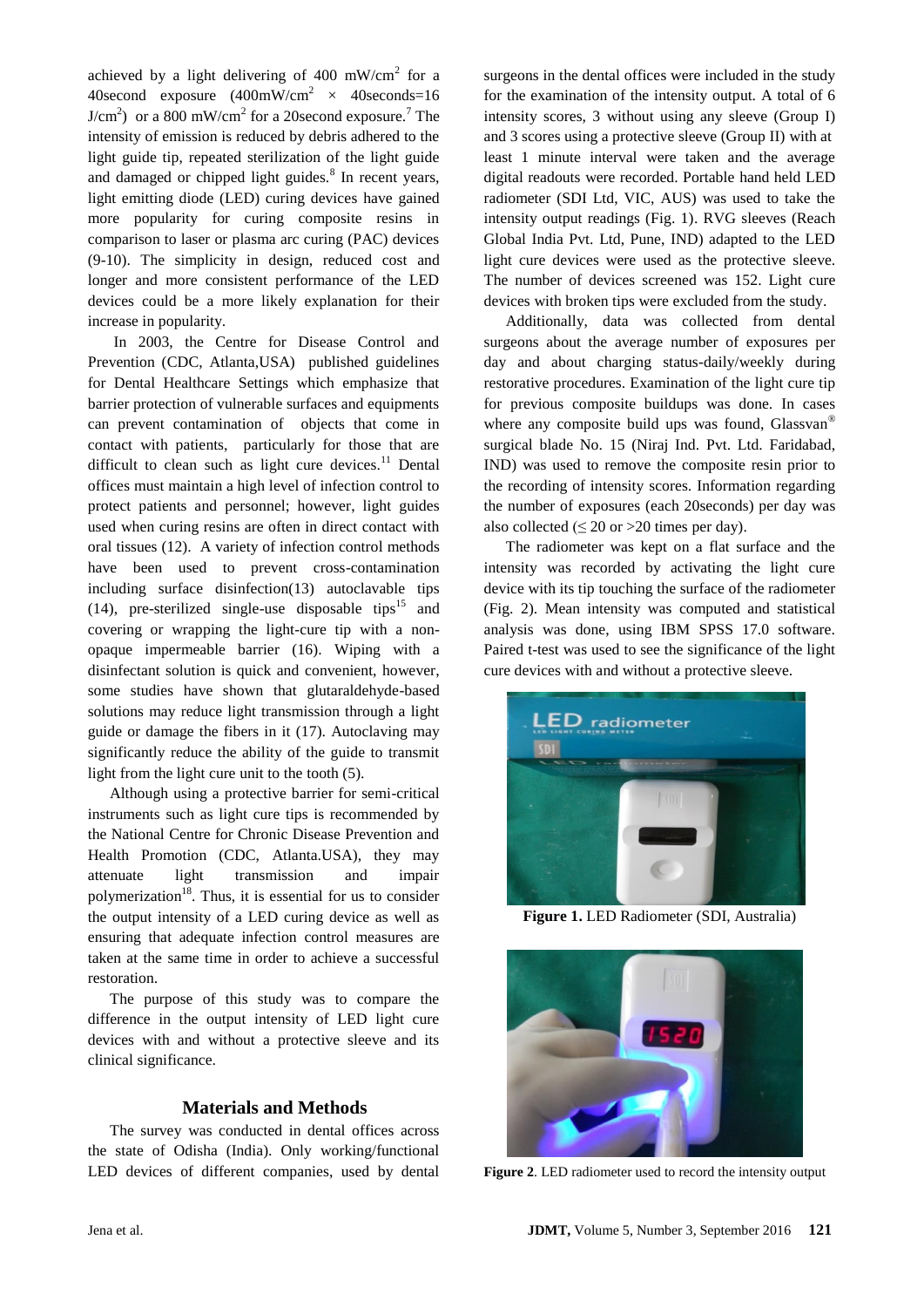#### **Results**

Mean values of light intensity with and without protective sleeves are given in (Table 1). Regarding intensity output, there was statistically significant difference between the groups ( $P < 0.05$ ). Of the 152 screened LED light cure devices, 78 used a DC supply. In the cordless, battery operated devices  $(N=74)$ , those being charged daily maintained significantly  $(p<0.05)$ better intensity output than those charged once or twice a week. (Table 2) 126 devices were used for  $\leq 20$ exposures daily while in 26 devices >20 exposures were performed every day. Out of 74 battery operated devices, 62 had  $\leq$  20 exposures while 12 devices had >20 exposures with statistically significant difference in intensity output based on the number of exposures/day (Table 3)

**Table 1.** Mean values of light intensity of LED devices  $(N=152)$ 

| <b>Groups</b>         | Mean<br>(mW/cm <sup>2</sup> ) | <b>SD</b> | p        |  |
|-----------------------|-------------------------------|-----------|----------|--|
|                       | 1268.85                       | 710.188   | $0.018*$ |  |
|                       | 1111.18                       | 432.773   |          |  |
| SD-Standard deviation |                               |           |          |  |

= Standard deviation.

\*significant difference between groups (*p*<0.05)

**Table 2.** Mean intensity of battery operated devices based on the charging frequency (n= 74)

| <b>Charging status</b> | Group I<br>(in mW/cm <sup>2</sup> ) | <b>Group II</b><br>$(in m\overline{W/cm}^2)$ |
|------------------------|-------------------------------------|----------------------------------------------|
| Daily                  | $1080.7+95.1$                       | $918.33 \pm 91.8$ *                          |
| Thrice per week        | $1066.53+92.6$                      | $867.46 \pm 72.1$ <sup>*</sup>               |
| <b>Twice per week</b>  | $939.17 \pm 89.3^{\dagger}$         | $685.85 \pm 88.3$ **                         |
| Once per week          | $938.165 \pm 92.6$ <sup>†</sup>     | $674.72 \pm 78.4^{\ast\dagger}$              |

\*significant difference between groups (*p*<0.05) † significant difference within group when compared with daily charging status  $(p<0.05)$ .

**Table 3.** Distribution of intensity output of battery operated LC devices based on number of exposures

| No. of battery<br>operated devices<br>(number of<br>exposures/day) | Group I                     | Group II                       |
|--------------------------------------------------------------------|-----------------------------|--------------------------------|
| $\leq$ 20(62)                                                      | $1026.11 \pm 95.2$          | $934.35 \pm 85.5$ <sup>*</sup> |
| >20(12)                                                            | $705.08 \pm 78.2^{\dagger}$ | $586.35 \pm 45.7$              |

\*significance difference between groups (*p*<0.05) † Significant difference within group (*p*<0.05)

#### **Discussion**

Visible light curing of light-cured materials are considered as an integral element of everyday clinical practice. Factors investigated in this study were mean output intensity with and without a protective sleeve, the effect of charging and the number of exposures on the intensity of battery operated light cure devices.

A baseline value of 400mW/cm<sup>2</sup> was considered in this study since it is the minimum irradiance value required to achieve 50-60% monomer conversion (7).

Irradiance values obtained by handheld radiometers are relative values and may differ between various laboratory grade radiometers (19). Hence, to standardize the intensity reading, in this study one single radiometer was used.

The evaluation method allowed assessment of the effect of protective sleeves on the output intensity of LED light cure devices. Warren DP et al. (16) found that barrier methods to prevent contamination of light cure tips cause a reduction in the output intensity of the device, however, it was not statistically significant. In our study, the output intensity differences between the groups were statistically significant ( $p<0.05$ ). In Group II, the mean values  $(1111.18 \pm 432.773 \, \text{mW/cm}^2)$ indicate that though protective sleeves are used, the output intensity is well above the baseline value of 400  $mW/cm<sup>2</sup>$ .

Although the use of protective sleeves caused attenuation of light transmission, its use is highly recommended to prevent cross contamination. Additionally, it also prevents chances of composite buildups on the curing tips during restorative procedures, thereby maintaining higher output intensity. In this study mean output intensity in the presence of composite build ups on the tips (3 L.E.D units) was below the baseline values. Rueggeberg et al.(5) also have reported similar results.

Previous studies (21) have proved that the output intensity of a light cure device is also affected by tip angulation and the distance of the curing tip from the restorative material being cured.<sup>20</sup> Hence, in this study, the light cure tip was kept in contact with the radiometer. The effect of tip angulation was beyond the scope of the present study.

The battery operated devices with fewer exposures  $(\leq 20$ /day) displayed significantly (p<0.05) better output intensity than those with more than 20 exposures/day. This may be related to the effect of charging status. Therefore, devices with more exposure rates should be charged daily to prevent any decrease in light intensity. The devices, which used DC supply, maintained a better output intensity than the battery operated ones.

Previous studies have reported that at energy densities of more than  $1700$  mW/cm<sup>2</sup>, no further improvement in mechanical properties of the composite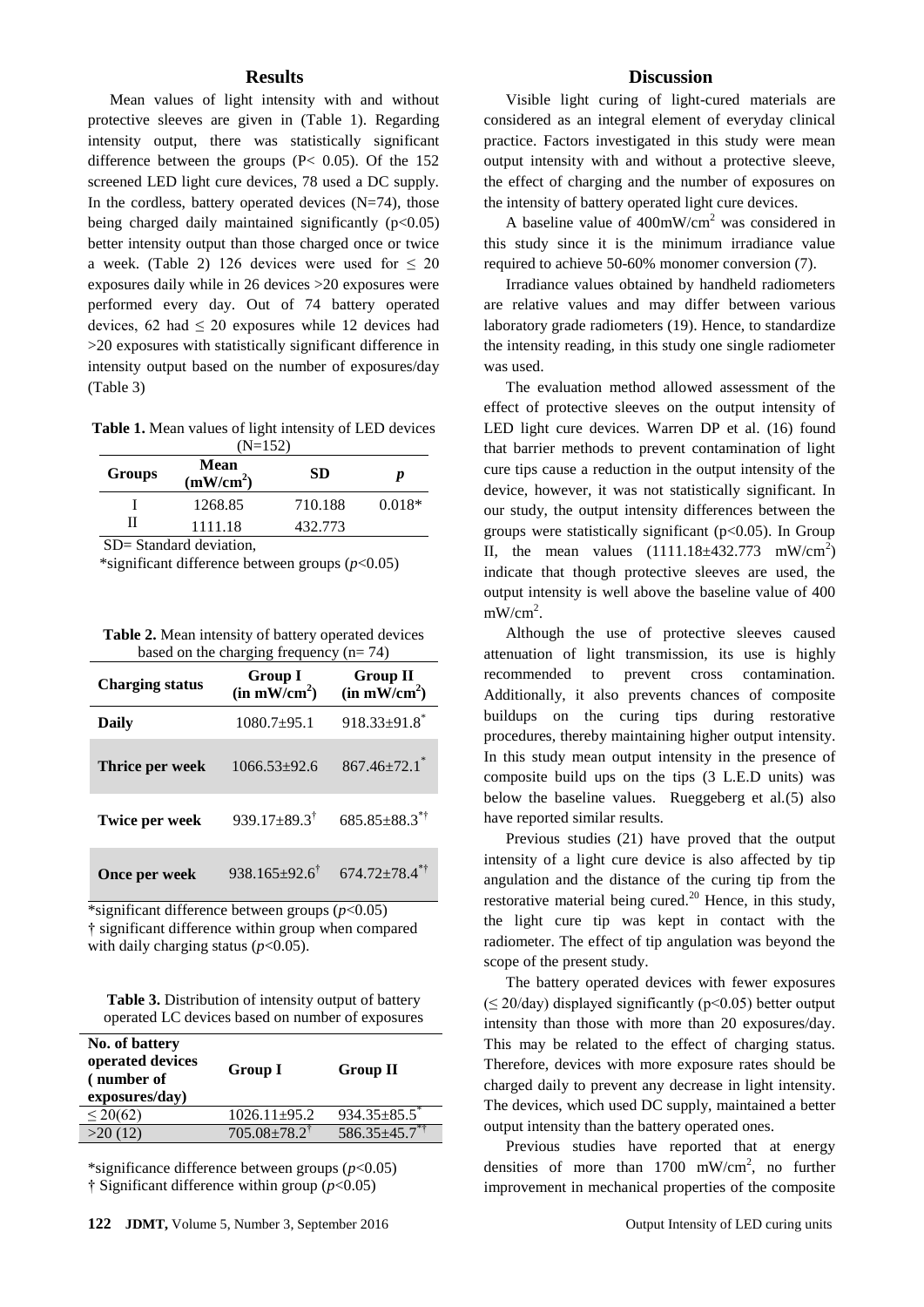was achieved. This leads to the conclusion that with latest generations of LED units providing output levels  $consistently$  between  $1,500-2,000$  $mW/cm^2$ , polymerization time can be reduced to 20 seconds. (21)

Pulpal damage in deep cavities, due to excessive heat generated from LED light cure units has been investigated in various studies (22-23). With less than 1 mm of dentin thickness remaining, temperature rise of 5.6°C inside the pulp chamber must be considered critical (24) even in modern LED light cure devices, 93% of the total energy is converted to heat (25). Studies have shown that a moderate rise in temperature increases pulpal blood flow, which in turn compensates for the increase in temperature, however, higher temperatures result in a rapid breakdown of pulpal microcirculation (26). Other studies have shown that temperature rises do affect cellular metabolism and function even in the absence of complete destruction of cells (27-29).

The effects of other variables such as the intensity of light cure devices, curing tip size, the thickness of protective sleeves and voltage regulation are beyond the scope of this study. Further studies are needed to investigate the effect of the thickness of the sleeve, angulation of light curing tip and curing tip size on the output intensity of LED light curing machines.

# **Conclusion**

LED light cure devices can be safely used along with a protective sleeve to improve cross infection control without affecting its output intensity. Battery operated LED light cure devices must be charged at least 3 times/week to prevent a significant decrease in output intensity. As indicated by the findings of the present study, practical aspects of increasing dependence on light cure devices must be addressed.

# **References**

- 1. Kawaguchi M, Fukushima T, Miyazaki K. The relationship between cure depth and transmission coefficient of visible-lightactivated resin composites. J Dent Res 1994;73:516-521.
- 2. Caughman WF, Rueggeberg FA, Curtis JW. Clinical guidelines for photocuring restorative resins. J Am Dent Assoc 1995;126:1280-1282, 1284, 1286
- 3. Pearson GJ, Longman CM. Water sorption and solubility of resin-based materials following inadequate polymerization by a visible-light

curing system. J Oral Rehabil 1989;16:57-61.

- 4. Leung RL, Fan PL, Johnston WM. Postirradiation Polymerization of Visible Lightactivated Composite Resin. J Dent Res 1983;62:363-365.
- 5. Rueggeberg FA, Caughman WF, Curtis JW. Effect of light intensity and exposure duration on cure of resin composite. Oper Dent 1994;19:26-32.
- 6. Bouillaguet S. Biological risks of resin-based materials to the dentin-pulp complex. Crit Rev Oral Biol Med 2004;15:47-60.
- 7. Annusavice KJ. Phillips' Science of Dental Materials. 11th ed. Elsevier Ltd; 2006.pp:412
- 8. Mitton BA, Wilson NH. The use and maintenance of visible light activating units in general practice. Br Dent J 2001;191:82-86.
- 9. Asmussen E, Peutzfeldt A. Light-emitting diode curing: Influence on selected properties of resin composites. Quintessence Int 2003;34:71-75.
- 10. Barghi N, McAlister EH. LED and halogen lights: effect of ceramic thickness and shade on curing luting resin. Compend Contin Educ Dent 2003;24:497-500, 502, 504.
- 11. Kohn WG, Collins AS, Cleveland JL, Harte JA, Eklund KJ, Malvitz DM. Guidelines for Infection Control in Dental Health-Care Settings --- 2003. [MMWR Recomm Rep.](http://www.ncbi.nlm.nih.gov/pubmed/14685139) 2003;19:1-61.
- 12. Autio KL, Rosen S, Reynolds NJ, Bright JS. Studies on cross-contamination in the dental clinic. J Am Dent Assoc 1980;100:358-61.
- 13. Nelson SK, Caughman WF, Rueggeberg FA, Lockwood PE. Effect of glutaraldehyde cold sterilants on light transmission of curing tips. Quintessence Int 1997;28:725-730.
- 14. Rueggeberg FA, Caughman F, Comer RW. The effect of autoclaving on energy. J Am Dent Assoc 1996;127:1183-87
- 15. Morrow L, Wilson NH, Setcos JC. Single-use, disposable, pre-sterilized light-activation probe: the future? Quintessence Int 1998;29:781-785.